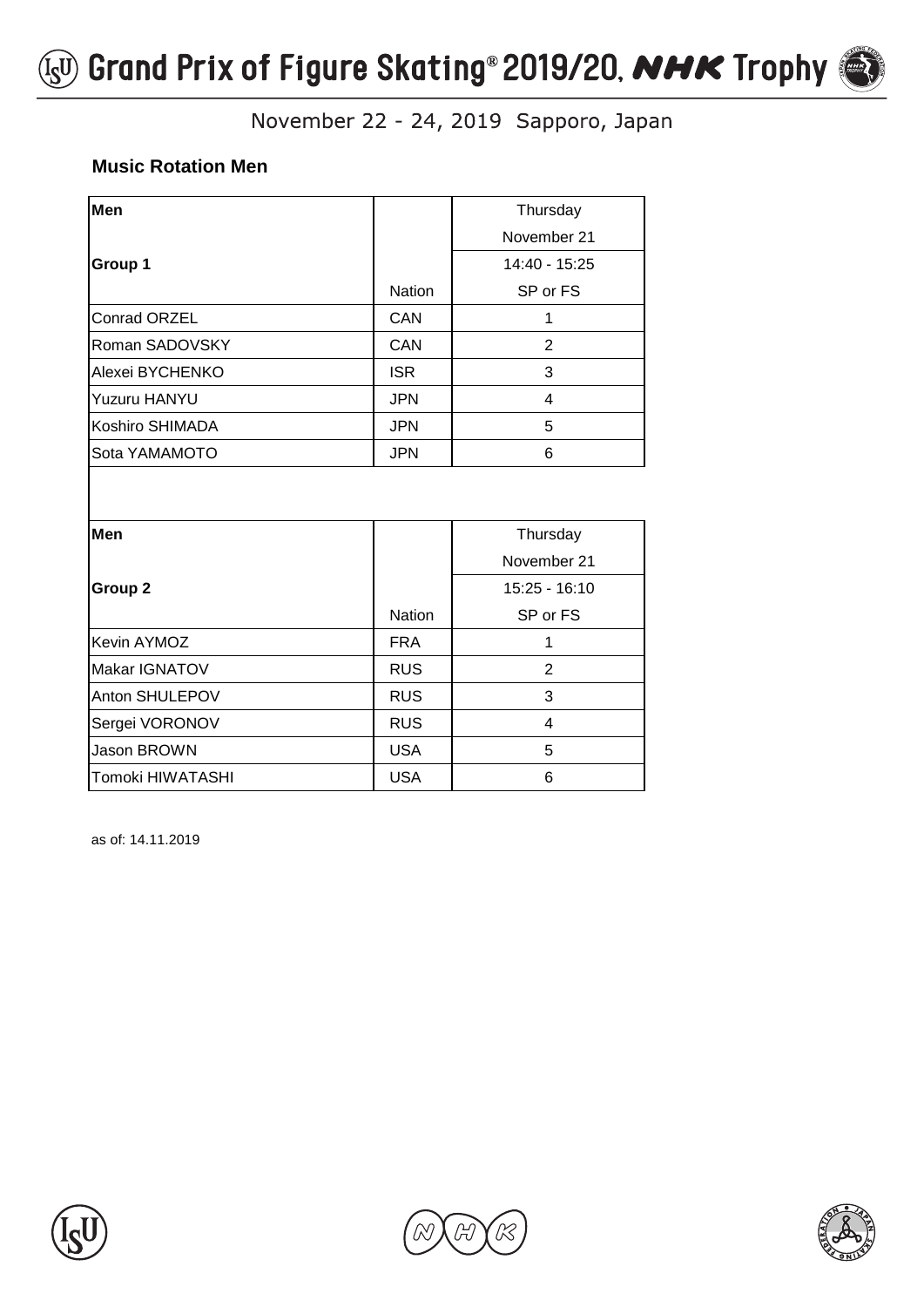

### **Music Rotation Ladies**

| Ladies               |               | Thursday      |
|----------------------|---------------|---------------|
|                      |               | November 21   |
| Group 1              |               | 13:00 - 13:45 |
|                      | <b>Nation</b> | SP or FS      |
| Alena KOSTORNAIA     | <b>RUS</b>    |               |
| Sofia SAMODUROVA     | <b>RUS</b>    | $\mathcal{P}$ |
| Alina ZAGITOVA       | <b>RUS</b>    | 3             |
| <b>Starr ANDREWS</b> | <b>USA</b>    | 4             |
| <b>Karen CHEN</b>    | <b>USA</b>    | 5             |
| Megan WESSENBERG     | <b>USA</b>    | 6             |

| Ladies             |               | Thursday        |
|--------------------|---------------|-----------------|
|                    |               | November 21     |
| <b>Group 2</b>     |               | $13:45 - 14:30$ |
|                    | <b>Nation</b> | SP or FS        |
| Kailani CRAINE     | <b>AUS</b>    |                 |
| Mae Berenice MEITE | <b>FRA</b>    | 2               |
| Rika KIHIRA        | <b>JPN</b>    | 3               |
| Mako YAMASHITA     | <b>JPN</b>    | 4               |
| Yuhana YOKOI       | <b>JPN</b>    | 5               |
| Eunsoo LIM         | <b>KOR</b>    | 6               |





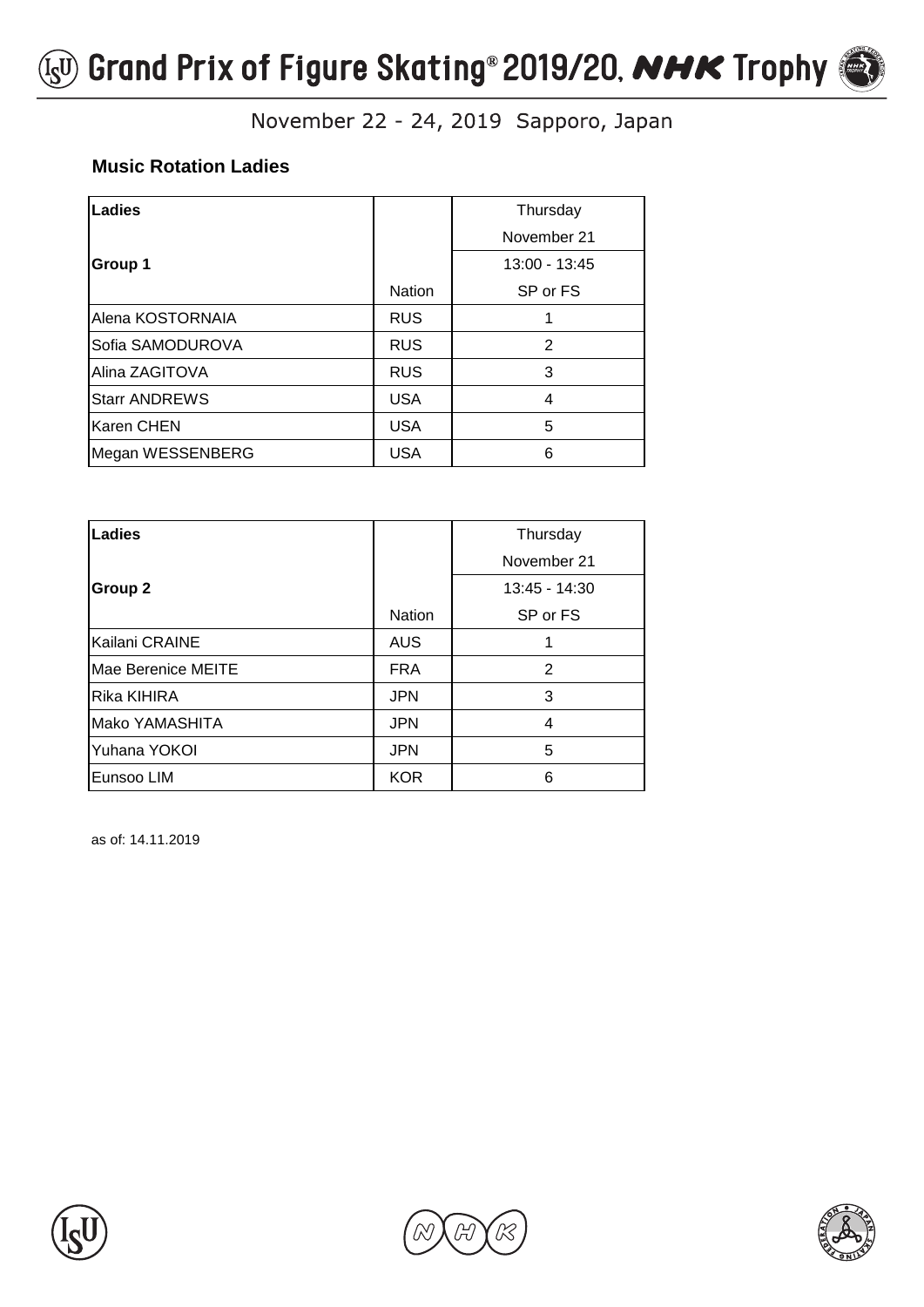

## **Music Rotation Pairs**

| <b>Pairs</b>          |               | Thursday        |
|-----------------------|---------------|-----------------|
|                       |               | November 21     |
| Group 1               |               | $11:30 - 12:10$ |
|                       | <b>Nation</b> | SP or FS        |
| Wenjing SUI /         | <b>CHN</b>    |                 |
| Cong HAN              |               |                 |
| Nicole DELLA MONICA / | <b>ITA</b>    | $\overline{2}$  |
| Matteo GUARISE        |               |                 |
| Alisa EFIMOVA /       | <b>RUS</b>    | 3               |
| Alexander KOROVIN     |               |                 |
| Anastasia MISHINA /   | <b>RUS</b>    | 4               |
| Aleksandr GALLIAMOV   |               |                 |

| <b>Pairs</b>            |               | Thursday      |
|-------------------------|---------------|---------------|
|                         |               | November 21   |
| <b>Group 2</b>          |               | 12:10 - 12:50 |
|                         | <b>Nation</b> | SP or FS      |
| Kirsten MOORE-TOWERS /  | <b>CAN</b>    |               |
| Michael MARINARO        |               |               |
| Riku MIURA /            | <b>JPN</b>    | 2             |
| Ryuichi KIHARA          |               |               |
| Tarah KAYNE /           | <b>USA</b>    | 3             |
| Danny O'SHEA            |               |               |
| Alexa SCIMECA KNIERIM / | <b>USA</b>    | 4             |
| <b>Chris KNIERIM</b>    |               |               |